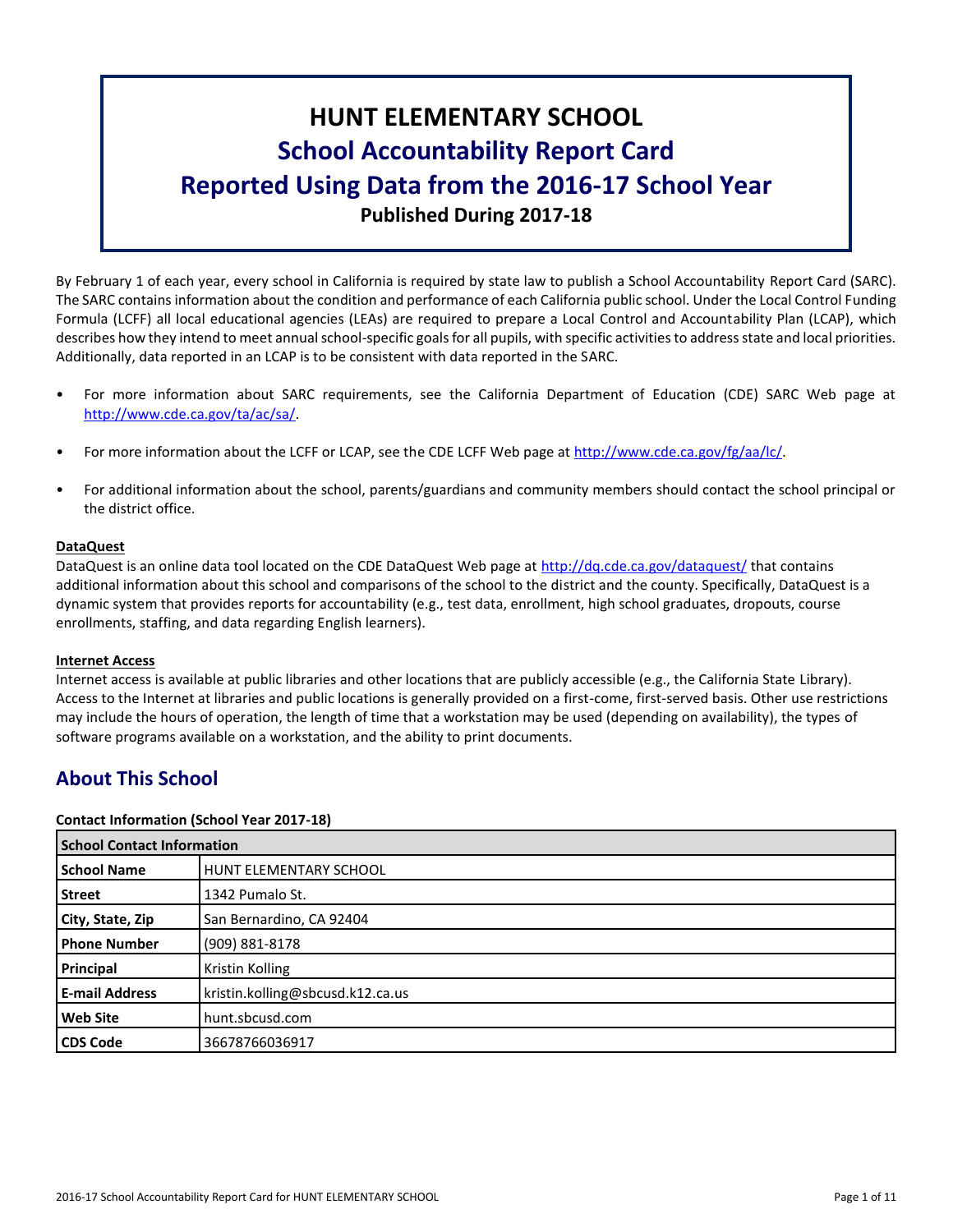| <b>District Contact Information</b> |                                             |  |  |  |
|-------------------------------------|---------------------------------------------|--|--|--|
| <b>District Name</b>                | SAN BERNARDINO CITY UNIFIED SCHOOL DISTRICT |  |  |  |
| <b>I Phone Number</b>               | (909) 381-1110                              |  |  |  |
| Superintendent                      | Dr. Dale Marsden                            |  |  |  |
| <b>E-mail Address</b>               | dale.marsden@sbcusd.k12.ca.us               |  |  |  |
| Web Site                            | www.sbcusd.com                              |  |  |  |

### **School Description and Mission Statement (School Year 2017-18)**

Hunt Elementary School has 34 classrooms, a library, and an administration office. The campus was built in 1953 and was modernized in 1994 and 2012. The facility strongly supports teaching and learning through its ample classroom and playground space, and a staff resource room. Jefferson Hunt Elementary has a focus on project-based learning through the components of science, math, and technology. The mission of Hunt Elementary is to maintain a positive school environment that promotes self-esteem, good citizenship, academic achievement, and the expectation that all students will pursue the fulfillment of their individual potential.

#### **Student Enrollment by Grade Level (School Year 2016-17)**

| Grade<br>Level          | Number of<br><b>Students</b> |
|-------------------------|------------------------------|
| Kindergarten            | 145                          |
| Grade 1                 | 125                          |
| Grade 2                 | 96                           |
| Grade 3                 | 99                           |
| Grade 4                 | 97                           |
| Grade 5                 | 78                           |
| <b>Total Enrollment</b> | 640                          |

# **Student Enrollment by Group (School Year 2016-17)**

| <b>Student</b><br>Group             | <b>Percent of</b><br><b>Total Enrollment</b> |
|-------------------------------------|----------------------------------------------|
| <b>Black or African American</b>    | 27.3                                         |
| American Indian or Alaska Native    | 0.3                                          |
| Asian                               | 0.6                                          |
| <b>Filipino</b>                     | Ω                                            |
| <b>Hispanic or Latino</b>           | 59.5                                         |
| Native Hawaiian or Pacific Islander | 0.2                                          |
| <b>White</b>                        | 4.7                                          |
| <b>Two or More Races</b>            | 3.1                                          |
| Socioeconomically Disadvantaged     | 97.8                                         |
| <b>English Learners</b>             | 30.3                                         |
| <b>Students with Disabilities</b>   | 12.5                                         |
| Foster Youth                        | 1.6                                          |

# **A. Conditions of Learning**

# **State Priority: Basic**

The SARC provides the following information relevant to the State priority: Basic (Priority 1):

- Degree to which teachers are appropriately assigned and fully credentialed in the subject area and for the pupils they are teaching;
- Pupils have access to standards-aligned instructional materials; and
- School facilities are maintained in good repair.

### **Teacher Credentials**

|                                                                    |         | <b>District</b> |         |         |
|--------------------------------------------------------------------|---------|-----------------|---------|---------|
| <b>Teachers</b>                                                    | 2015-16 | 2016-17         | 2017-18 | 2017-18 |
| With Full Credential                                               | 28      | 26              | 27      | 2,599   |
| Without Full Credential                                            | 0       |                 |         | 22      |
| Teaching Outside Subject Area of Competence (with full credential) |         |                 |         | 21      |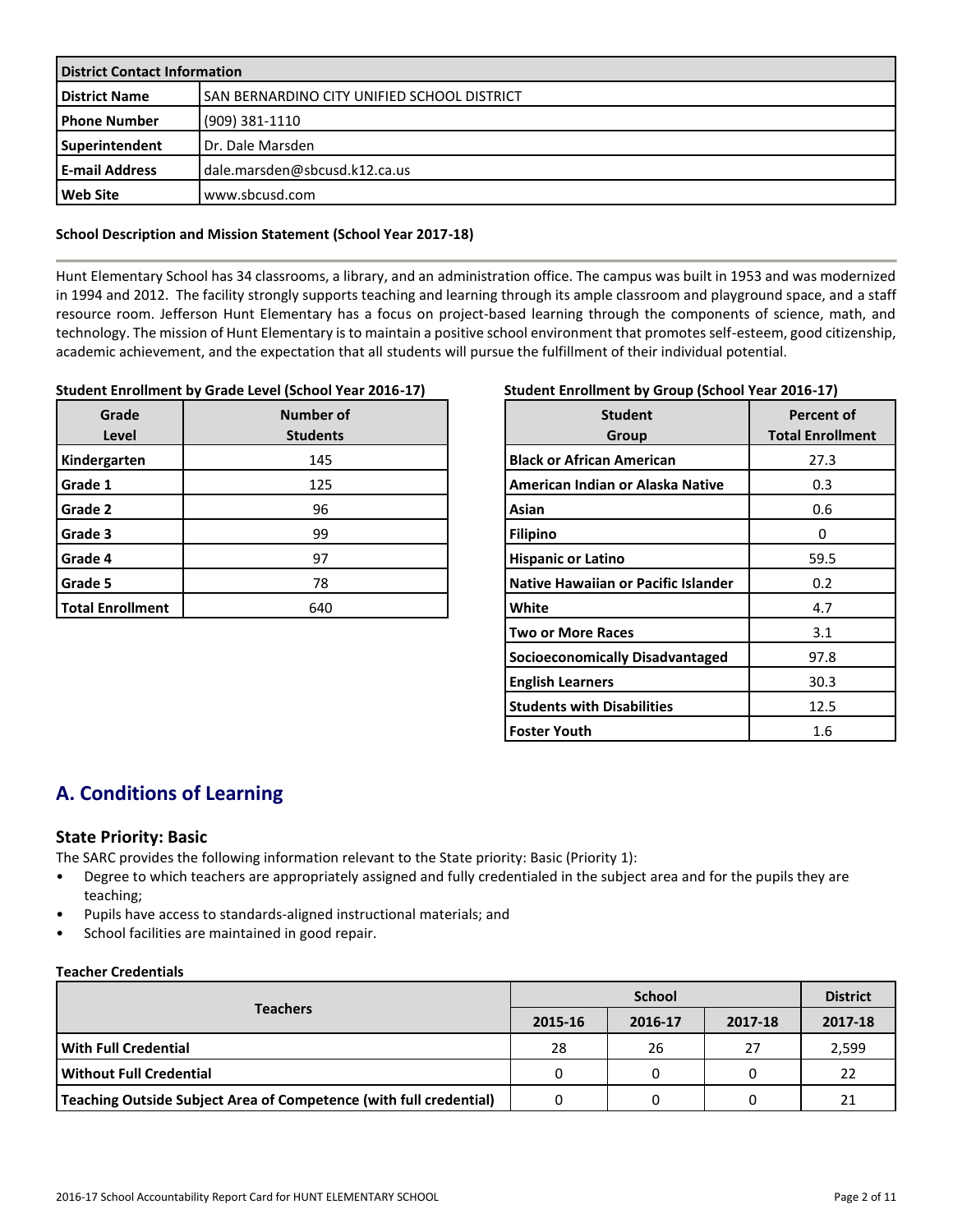#### **Teacher Misassignments and Vacant Teacher Positions**

| Indicator                                             | 2015-16 | 2016-17 | 2017-18 |
|-------------------------------------------------------|---------|---------|---------|
| <b>Misassignments of Teachers of English Learners</b> |         |         |         |
| <b>Total Teacher Misassignments *</b>                 |         |         |         |
| l Vacant Teacher Positions                            |         |         |         |

Note: "Misassignments" refers to the number of positions filled by teachers who lack legal authorization to teach that grade level, subject area, student group, etc.

\* Total Teacher Misassignments includes the number of Misassignments of Teachers of English Learners.

#### **Quality, Currency, Availability of Textbooks and Instructional Materials (School Year 2017-18)**

### **Year and month in which data were collected:** August 2017

Textbooks adopted by the San Bernardino City Unified School District Board of Education are selected from the State adopted list of materials. These materials are standards-based and are rigorously reviewed by San Bernardino City Unified School District textbook adoption committees to assure that selections will meet the unique needs of all learners, including English language learners, advanced learners, at-risk students and special needs students. Textbooks are usually adopted for an eight-year cycle.

All core curriculum materials are available in English and Spanish. The Board of Education ensures that textbooks are purchased for each student in reading/language arts and mathematics in grades TK-6 to use in class, at home, and after school. For science and history/social studies classroom materials, big books have been purchased for K-2 with a textbook purchased for each student in grades 3-6 to use in class, at home, and after school. English Language Development (ELD) materials are standards-aligned and are purchased for each student who is identified as an English learner. An inventory is completed for each classroom at every school site and is reported to the District Office to ensure that sufficient materials are available for the new school year. This inventory is completed in March/April of each year to prepare for the following school year.

In addition to core curriculum materials, the district has purchased supplementary materials for use in the district's elementary music program. District music specialists primarily use these materials. Participation in the district's music program is voluntary and open to students in grades four through six. Sufficient instructional materials are available for all students electing to participate in this music program.

| <b>Subject</b>                    | Textbooks and Instructional Materials/<br><b>Year of Adoption</b>                                                         | <b>From</b><br><b>Most Recent</b><br><b>Adoption?</b> | <b>Percent of Students</b><br><b>Lacking Own</b><br><b>Assigned Copy</b> |
|-----------------------------------|---------------------------------------------------------------------------------------------------------------------------|-------------------------------------------------------|--------------------------------------------------------------------------|
| <b>Reading/Language Arts</b>      | Grades K-6: McGraw-Hill School Education: Reading<br>Wonders (2016)                                                       | Yes                                                   | 0                                                                        |
| <b>Mathematics</b>                | Grades K-6: Pearson Scott Foresman: enVision Math<br>(2015)                                                               | Yes                                                   | 0                                                                        |
| <b>Science</b>                    | Grades K-6: Pearson Scott Foresman: California<br>Science (2007)                                                          | Yes.                                                  | 0                                                                        |
| <b>History-Social Science</b>     | Grades K & 6: Houghton Mifflin: Social Science<br>(2006)<br>Grades 1-5: MacMillan/McGraw-Hill: California Vista<br>(2006) | Yes                                                   | 0                                                                        |
| <b>Visual and Performing Arts</b> | McGraw-Hill: Share the Music (1995)                                                                                       | Yes                                                   | 0                                                                        |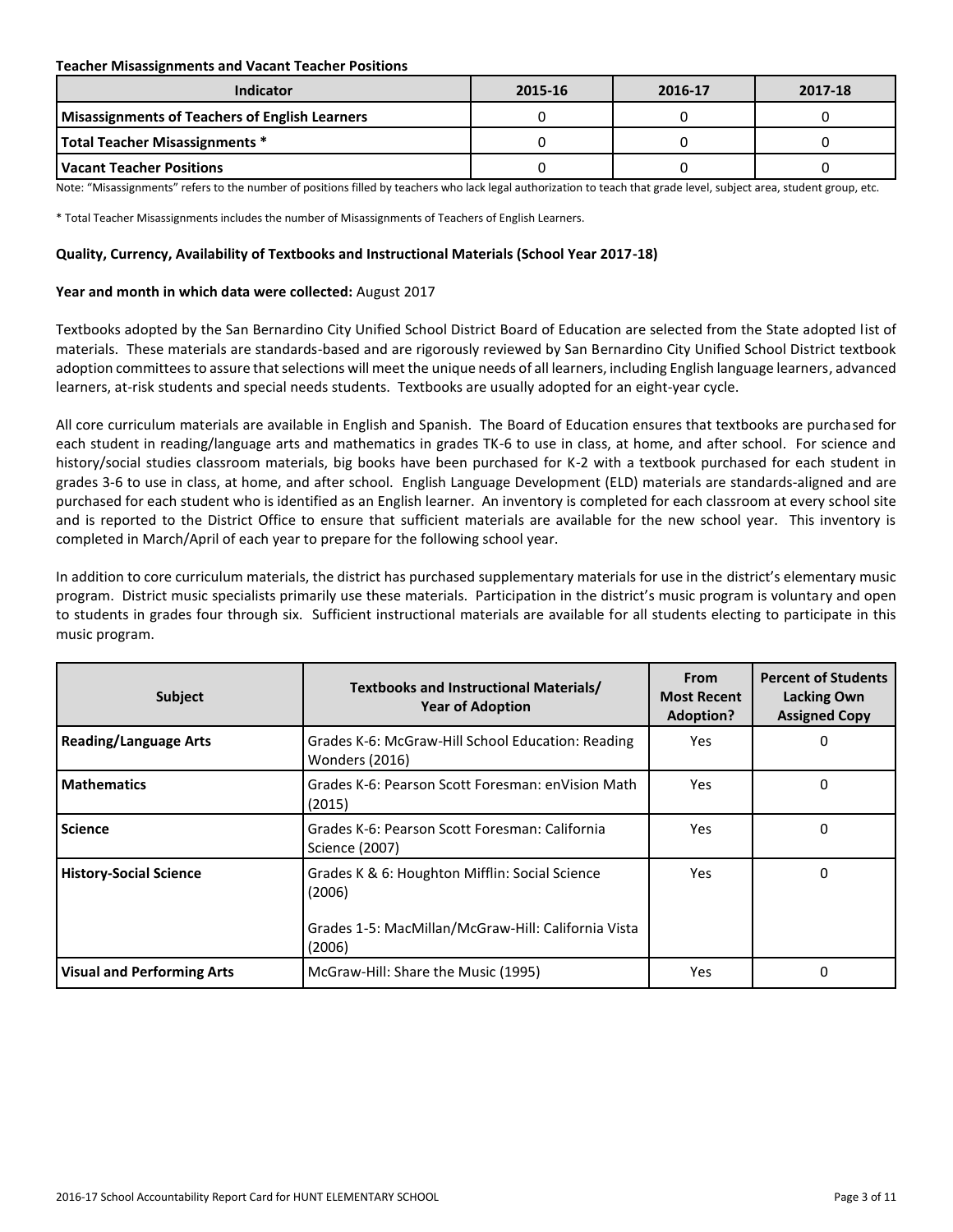#### General

Hunt Elementary School has 34 classrooms, a library, and an administration office. The campus was built in 1953 and was modernized in 1994 and 2012. The facility strongly supports teaching and learning through its ample classroom and playground space, and a staff resource room. Jefferson Hunt Elementary has a focus on project-based learning through the components of science, math, and technology. The district takes great effort to ensure that all schools are clean, safe, and functional. To assist in this effort, the district's Mobile Maintenance Teams use the Facility Inspection Tool (FIT), a survey instrument developed by the State of California Office of Public School Construction (OPSC). Results of this survey are available from the district's Maintenance and Operations Department. The most recent inspection took place on 3/17/2017. Below is more specific infor-mation on the condition of the school and the efforts made to ensure that students are provided with an appropri-ate learning environment.

### Safety

To ensure student safety before, during and after the school day, rec aides, teachers, and administrators supervise the school grounds including the cafeteria, quad area, and athletic fields. Signs are posted throughout the campus to indicate all visitors must report to and register in the administration office. All staff and visitors wear appropriate identifying badges. Maintenance and Repair Safety concerns are the number one priority of Maintenance and Operations. The District's Mobile Maintenance Teams are proactive and conduct inspections to keep school sites in "good repair" on a continual basis. Also, the district staff at each site reports safety issues as they arise. Maintenance and Operations make necessary repairs to ensure that all schools are clean, safe, and functional. A work order process is used to ensure ef-ficient service and emergency repairs are given the highest priority and work orders are completed in a timely manner.

# Cleaning Process and Schedule

The district's Maintenance and Operations department works with the site principal or designee to develop cleaning runs for the site custodian(s). The site principal/designee then works with the site custodian(s) to ensure proper implementation of the cleaning runs to maintain a safe and clean school. School Facility Good Repair Status (Most Recent Year) Results of this site's most recent survey are included below, and any associated repairs were completed by the end of April 2017.Additionally, representatives from the San Bernardino County Superintendent of Schools (SBCSS) conduct annual Williams visits to schools ranked in deciles 1-3 in San Bernardino County to evaluate their good repair status. The Williams inspection for this site occurred on 8/24/17. Results from this inspection are included below, and any associated repairs were completed by the end of September 2017.

- Section 3. Windows/Doors/Gates/Fences
	- E Wing Portables: Fencing has holes or is not secured properly (work order#: 900590933) (remedied)

# **School Facility Good Repair Status (Most Recent Year)**

- Using the **most recently collected** FIT data (or equivalent), provide the following:
	- Determination of repair status for systems listed
	- Description of any needed maintenance to ensure good repair
	- The year and month in which the data were collected
	- The overall rating

| <b>School Facility Good Repair Status (Most Recent Year)</b><br>Year and month of the most recent FIT report: 3/17/2017 |      |                      |  |                                                                                                      |  |  |  |
|-------------------------------------------------------------------------------------------------------------------------|------|----------------------|--|------------------------------------------------------------------------------------------------------|--|--|--|
|                                                                                                                         |      | <b>Repair Status</b> |  | <b>Repair Needed and</b>                                                                             |  |  |  |
| <b>System Inspected</b>                                                                                                 | Good | Fair<br>Poor         |  | <b>Action Taken or Planned</b>                                                                       |  |  |  |
| Systems: Gas Leaks, Mechanical/HVAC,<br>Sewer                                                                           | x    |                      |  |                                                                                                      |  |  |  |
| <b>Interior:</b> Interior Surfaces                                                                                      | x    |                      |  | E-8; Base loose south wall (Remedied)                                                                |  |  |  |
| <b>Cleanliness: Overall Cleanliness, Pest/</b><br>Vermin Infestation                                                    | x    |                      |  |                                                                                                      |  |  |  |
| <b>Electrical: Electrical</b>                                                                                           | X    |                      |  | E-1; Light fixtures tagged (Remedied)E-2; Light<br>fixtures tagged (Remedied)                        |  |  |  |
| Restrooms/Fountains: Restrooms, Sinks/<br>Fountains                                                                     | x    |                      |  | B-7; Fountain has no water (Remedied)                                                                |  |  |  |
| Safety: Fire Safety, Hazardous Materials                                                                                | X    |                      |  | E-8; Emergency window blocked (Site)<br>(Remedied)E-9; Emergency window blocked (Site)<br>(Remedied) |  |  |  |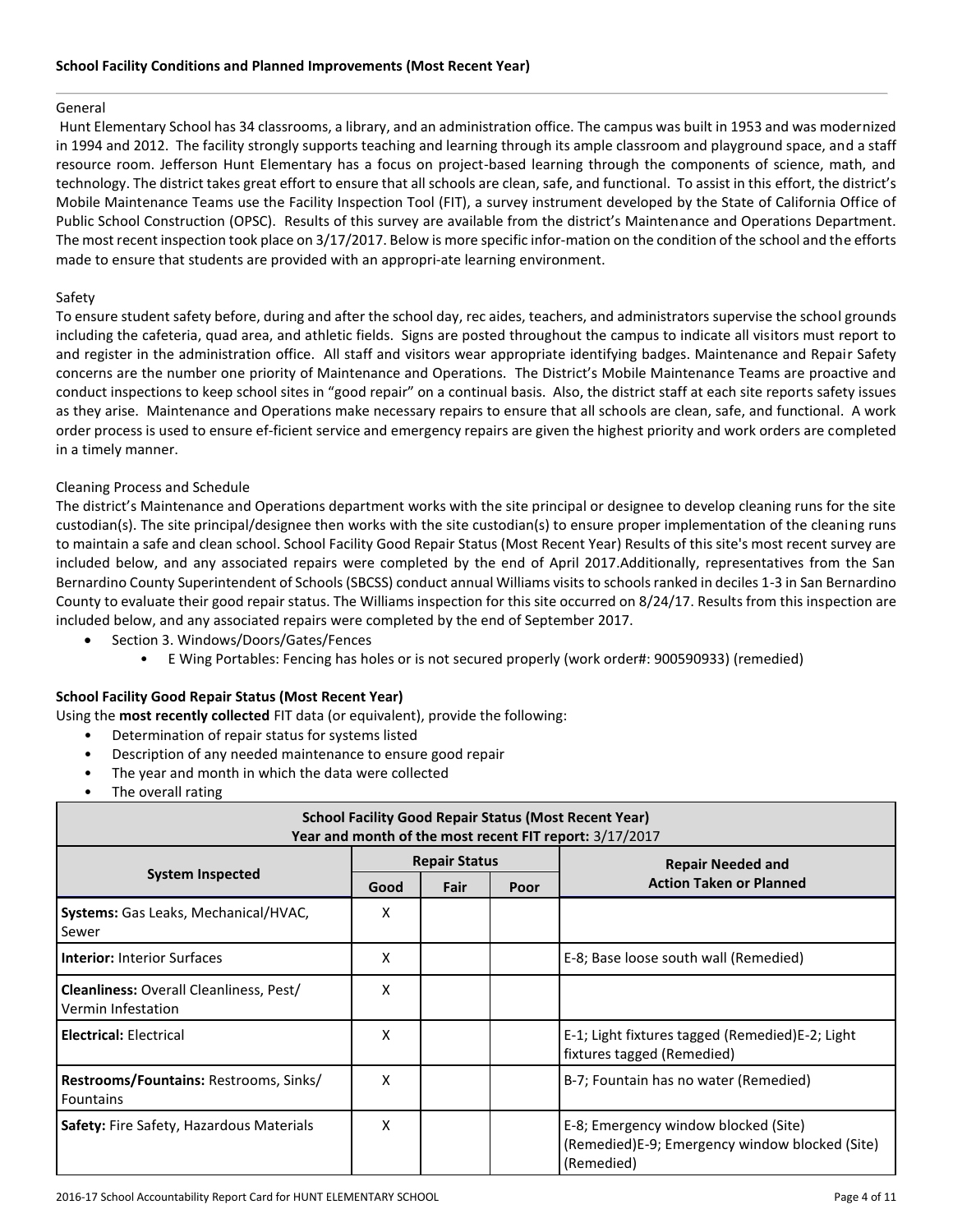| <b>School Facility Good Repair Status (Most Recent Year)</b><br>Year and month of the most recent FIT report: 3/17/2017 |      |      |      |                                                                                                                                                                                |  |  |
|-------------------------------------------------------------------------------------------------------------------------|------|------|------|--------------------------------------------------------------------------------------------------------------------------------------------------------------------------------|--|--|
| <b>Repair Status</b><br><b>Repair Needed and</b>                                                                        |      |      |      |                                                                                                                                                                                |  |  |
| <b>System Inspected</b>                                                                                                 | Good | Fair | Poor | <b>Action Taken or Planned</b>                                                                                                                                                 |  |  |
| <b>Structural: Structural Damage, Roofs</b>                                                                             | Χ    |      |      | E-2; Subfloor by door sinks and crackles when<br>entering/exiting (Remedied)                                                                                                   |  |  |
| <b>External: Playground/School Grounds,</b><br>Windows/Doors/Gates/Fences                                               | Χ    |      |      | Admin; Touch up entry doors both sides of gate.<br>(Remedied)C-4; Adjust north door closer<br>(Remedied)D-WING; Paint corner of exterior wall<br>by boys r/r (gray) (Remedied) |  |  |

### **Overall Facility Rating (Most Recent Year)**

| Year and month of the most recent FIT report: 3/17/2017 |           |      |      |      |  |  |  |
|---------------------------------------------------------|-----------|------|------|------|--|--|--|
|                                                         | Exemplary | Good | Fair | Poor |  |  |  |
| <b>Overall Rating</b>                                   |           |      |      |      |  |  |  |

# **B. Pupil Outcomes**

# **State Priority: Pupil Achievement**

The SARC provides the following information relevant to the State priority: Pupil Achievement (Priority 4):

- **Statewide assessments** (i.e., California Assessment of Student Performance and Progress [CAASPP] System, which includes the Smarter Balanced Summative Assessments for students in the general education population and the California Alternate Assessments [CAAs] for English language arts/literacy [ELA] and mathematics given in grades three through eight and grade eleven. Only eligible students may participate in the administration of the CAAs. CAAs items are aligned with alternate achievement standards, which are linked with the Common Core State Standards [CCSS] for students with the most significant cognitive disabilities); and
- The percentage of students who have successfully completed courses that satisfy the requirements for entrance to the University of California and the California State University, or career technical education sequences or programs of study.

# **CAASPP Test Results in English Language Arts/Literacy (ELA) and Mathematics for All Students Grades Three through Eight and Grade Eleven**

|                                                                               | Percent of Students Meeting or Exceeding the State Standards<br>$\left(\text{grades }3 - 8 \text{ and } 11\right)$ |               |         |                 |              |         |  |
|-------------------------------------------------------------------------------|--------------------------------------------------------------------------------------------------------------------|---------------|---------|-----------------|--------------|---------|--|
| Subject                                                                       |                                                                                                                    | <b>School</b> |         | <b>District</b> | <b>State</b> |         |  |
|                                                                               | 2015-16                                                                                                            | 2016-17       | 2015-16 | 2016-17         | 2015-16      | 2016-17 |  |
| <b>English Language Arts/Literacy</b><br>$\left($ grades 3-8 and 11 $\right)$ | 22                                                                                                                 | 17            | 33      | 35              | 48           | 48      |  |
| <b>Mathematics</b><br>$\left($ grades 3-8 and 11 $\right)$                    | 9                                                                                                                  | 14            | 20      | 22              | 36           | 37      |  |

Note: Percentages are not calculated when the number of students tested is ten or less, either because the number of students in this category is too small for statistical accuracy or to protect student privacy.

# **CAASPP Test Results in ELA by Student Group**

**Grades Three through Eight and Grade Eleven (School Year 2016-17)**

| <b>Student Group</b>             | <b>Total</b><br><b>Enrollment</b> | <b>Number</b><br><b>Tested</b> | Percent<br><b>Tested</b> | Percent<br><b>Met or Exceeded</b> |
|----------------------------------|-----------------------------------|--------------------------------|--------------------------|-----------------------------------|
| <b>All Students</b>              | 282                               | 281                            | 99.65                    | 16.73                             |
| <b>Male</b>                      | 142                               | 142                            | 100                      | 13.38                             |
| Female                           | 140                               | 139                            | 99.29                    | 20.14                             |
| <b>Black or African American</b> | 76                                | 76                             | 100                      | 11.84                             |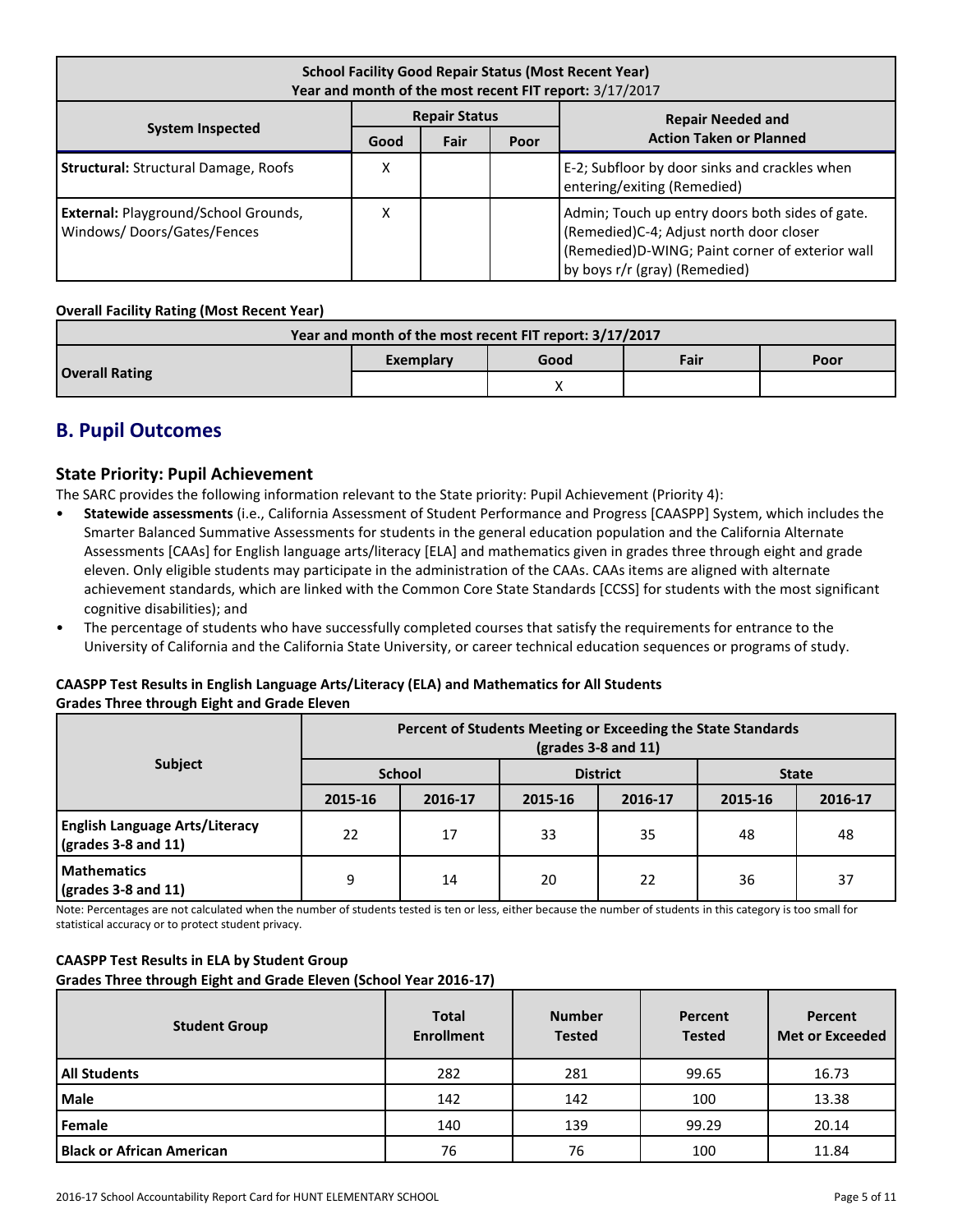| <b>Student Group</b>                | <b>Total</b><br><b>Enrollment</b> | <b>Number</b><br><b>Tested</b> | Percent<br><b>Tested</b> | Percent<br><b>Met or Exceeded</b> |
|-------------------------------------|-----------------------------------|--------------------------------|--------------------------|-----------------------------------|
| Asian                               | $-$                               | --                             | --                       |                                   |
| <b>Hispanic or Latino</b>           | 175                               | 174                            | 99.43                    | 18.97                             |
| Native Hawaiian or Pacific Islander | $- -$                             | --                             | $- -$                    | --                                |
| <b>White</b>                        | 17                                | 17                             | 100                      | 11.76                             |
| Two or More Races                   |                                   | --                             | --                       |                                   |
| Socioeconomically Disadvantaged     | 276                               | 275                            | 99.64                    | 16.36                             |
| <b>English Learners</b>             | 105                               | 105                            | 100                      | 22.86                             |
| <b>Students with Disabilities</b>   | 61                                | 61                             | 100                      | 4.92                              |
| <b>Foster Youth</b>                 |                                   | --                             | $- -$                    |                                   |

Note: ELA test results include the Smarter Balanced Summative Assessment and the CAA. The "Percent Met or Exceeded" is calculated by taking the total number of students who met or exceeded the standard on the Smarter Balanced Summative Assessment plus the total number of students who met the standard (i.e., achieved Level 3–Alternate) on the CAAs divided by the total number of students who participated in both assessments.

Note: Double dashes (--) appear in the table when the number of students is ten or less, either because the number of students in this category is too small for statistical accuracy or to protect student privacy.

Note: The number of students tested includes all students who participated in the test whether they received a score or not; however, the number of students tested is not the number that was used to calculate the achievement level percentages. The achievement level percentages are calculated using only students who received scores.

| <b>Student Group</b>                   | <b>Total</b><br><b>Enrollment</b> | <b>Number</b><br><b>Tested</b>        | Percent<br><b>Tested</b> | <b>Percent</b><br><b>Met or Exceeded</b> |  |
|----------------------------------------|-----------------------------------|---------------------------------------|--------------------------|------------------------------------------|--|
| <b>All Students</b>                    | 282                               | 281                                   | 99.65                    | 13.52                                    |  |
| Male                                   | 142                               | 142                                   | 100                      | 13.38                                    |  |
| Female                                 | 140                               | 139                                   | 99.29                    | 13.67                                    |  |
| <b>Black or African American</b>       | 76                                | 76<br>100                             |                          | 5.26                                     |  |
| Asian                                  | --                                | $\hspace{0.05cm} \ldots$              | --                       | --                                       |  |
| <b>Hispanic or Latino</b>              | 175                               | 174                                   | 99.43                    | 15.52                                    |  |
| Native Hawaiian or Pacific Islander    | --                                | $-\!$ $\!-$                           | --                       | --                                       |  |
| White                                  | 17                                | 17                                    | 100                      | 23.53                                    |  |
| <b>Two or More Races</b>               | --                                | $\hspace{0.05cm}$ – $\hspace{0.05cm}$ | --                       | --                                       |  |
| <b>Socioeconomically Disadvantaged</b> | 276                               | 275                                   | 99.64                    | 13.09                                    |  |
| <b>English Learners</b>                | 105                               | 105                                   | 100                      | 22.86                                    |  |
| <b>Students with Disabilities</b>      | 61                                | 61                                    | 100                      | 3.28                                     |  |
| <b>Foster Youth</b>                    | --                                | $\hspace{0.05cm}$ – $\hspace{0.05cm}$ | --                       | --                                       |  |

# **CAASPP Test Results in Mathematics by Student Group Grades Three through Eight and Grade Eleven (School Year 2016-17)**

Note: Mathematics test results include the Smarter Balanced Summative Assessment and the CAA. The "Percent Met or Exceeded" is calculated by taking the total number of students who met or exceeded the standard on the Smarter Balanced Summative Assessment plus the total number of students who met the standard (i.e., achieved Level 3–Alternate) on the CAAs divided by the total number of students who participated in both assessments.

Note: Double dashes (--) appear in the table when the number of students is ten or less, either because the number of students in this category is too small for statistical accuracy or to protect student privacy.

Note: The number of students tested includes all students who participated in the test whether they received a score or not; however, the number of students tested is not the number that was used to calculate the achievement level percentages. The achievement level percentages are calculated using only students who received scores.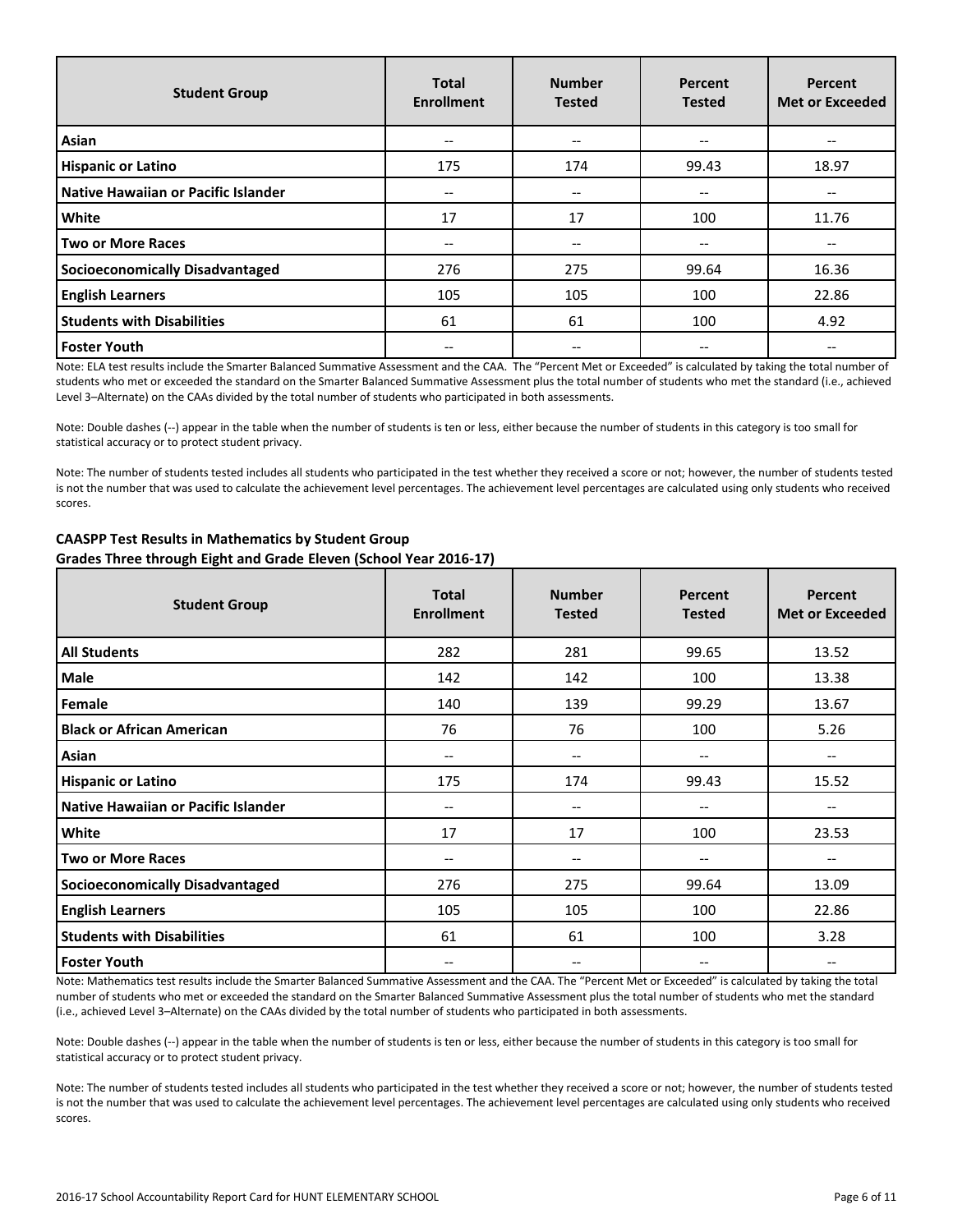# **CAASPP Test Results in Science for All Students Grades Five, Eight, and Ten**

|                               | Percent of Students Scoring at Proficient or Advanced |         |         |                 |              |         |  |  |  |
|-------------------------------|-------------------------------------------------------|---------|---------|-----------------|--------------|---------|--|--|--|
| <b>Subject</b>                | <b>School</b>                                         |         |         | <b>District</b> | <b>State</b> |         |  |  |  |
|                               | 2014-15                                               | 2015-16 | 2014-15 | 2015-16         | 2014-15      | 2015-16 |  |  |  |
| Science (grades 5, 8, and 10) | 18                                                    | 25      | 41      | 38              | 56           | 54      |  |  |  |

Note: Science test results include California Standards Tests (CSTs), California Modified Assessment (CMA), and California Alternate Performance Assessment (CAPA) in grades five, eight, and ten.

Note: Scores are not shown when the number of students tested is ten or less, either because the number of students in this category is too small for statistical accuracy or to protect student privacy.

Note: The 2016-17 data are not available. The California Department of Education is developing a new science assessment based on the Next Generation Science Standards for California Public Schools (CA NGSS). The new California Science Test (CAST) was piloted in spring 2017. The CST and CMA for Science will no longer be administered.

# **State Priority: Other Pupil Outcomes**

The SARC provides the following information relevant to the State priority: Other Pupil Outcomes (Priority 8):

Pupil outcomes in the subject areas of physical education.

### **California Physical Fitness Test Results (School Year 2016-17)**

| Grade | <b>Percent of Students Meeting Fitness Standards</b> |                              |                             |  |  |  |  |  |
|-------|------------------------------------------------------|------------------------------|-----------------------------|--|--|--|--|--|
| Level | <b>Four of Six Standards</b>                         | <b>Five of Six Standards</b> | <b>Six of Six Standards</b> |  |  |  |  |  |
|       | 15.7                                                 | 8.4                          |                             |  |  |  |  |  |

Note: Percentages are not calculated when the number of students tested is ten or less, either because the number of students in this category is too small for statistical accuracy or to protect student privacy.

# **C. Engagement**

# **State Priority: Parental Involvement**

The SARC provides the following information relevant to the State priority: Parental Involvement (Priority 3):

• Efforts the school district makes to seek parent input in making decisions for the school district and each schoolsite.

# **Opportunities for Parental Involvement (School Year 2017-18)**

Each school provides multiple options for parents to participate in the educational process. Opportunities vary from site to site but include parent centers, parent education programs, Parent Teacher Association (PTA), School Site Council (SSC), English Learners Advisory Committee (ELAC), Gifted and Talented Education (GATE) Advisory Committee, African American Parent Advisory Council (AAPAC), homework hotlines, auto-callers, parent conferences, family curricular theme nights, parent training and education, classroom and playground volunteers, and leadership opportunities for parents. For more information about these and other opportunities, please contact the school.

At the district level, parents can participate in the District Advisory Committee (DAC), District English Learners Advisory Committee (DELAC), District African American Advisory Council (DAAAC), and a variety of short-term, solution-oriented focus groups and advisory committees. Additionally, a Family Resource Center is available from the hours of 8:00 AM -4:30 PM. Goals of the Family Resource Center include increased home/school communication, increased access to district-level parent and family training opportunities, and increased access to family involvement resources for district schools.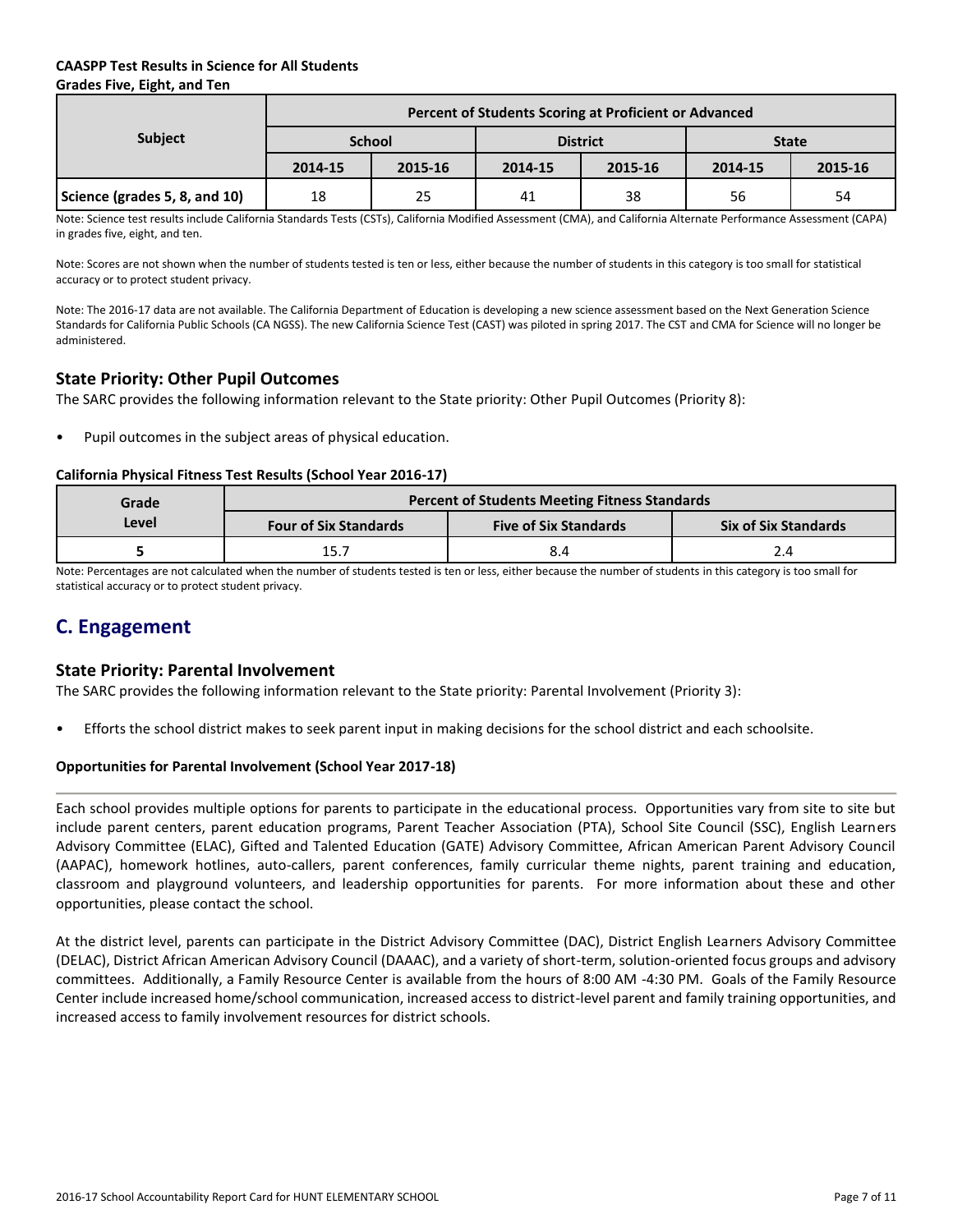Parent Outreach Contacts:

 Family Resource Center 1525 W. Highland Ave. San Bernardino, California 92411 909-880-4057 Hours: 8:00 AM - 4:30 PM, M-F

Aldo Ramirez, Family Engagement Director

909-880-4057, aldo.ramirez@sbcusd.k12.ca.us

Travon Martin, Community Relations Worker II

909-891-1018, travon.martin@sbcusd.k12.ca.us

- Emily Valdez, Parent Outreach Worker
- 909-880-4057, emily.valdez@sbcusd.k12.ca.u
- Talice Ostrinski, Homeless Facilitator

909-880-4057, talice.ostrinski@sbcusd.k12.ca.us

Vicki Lee, Homeless Liaison

909-880-4057, vicki.lee@sbcusd.k12.ca.us

# **State Priority: School Climate**

The SARC provides the following information relevant to the State priority: School Climate (Priority 6):

- Pupil suspension rates;
- Pupil expulsion rates; and
- Other local measures on the sense of safety.

#### **Suspensions and Expulsions**

|                    | <b>School</b> |         |         | <b>District</b> |         |         | <b>State</b> |         |         |
|--------------------|---------------|---------|---------|-----------------|---------|---------|--------------|---------|---------|
| Rate               | 2014-15       | 2015-16 | 2016-17 | 2014-15         | 2015-16 | 2016-17 | 2014-15      | 2015-16 | 2016-17 |
| <b>Suspensions</b> | 4.7           | 3.2     | 3.0     | 6.2             | 5.8     | 5.6     | 3.8          | 3.7     | 3.6     |
| <b>Expulsions</b>  | 0.0           | 0.0     | 0.0     | 0.3             | 0.2     | 0.2     | 0.1          | 0.1     | 0.1     |

# **School Safety Plan (School Year 2017-18)**

Date of Last Review/Update: August 14, 2017 Date Last Reviewed with Faculty: September 11, 2017

Every student and teacher has the right to attend a school free from physical and psychological harm. To help schools achieve these vital goals, the State of California has mandated that each K-12 school develop a comprehensive school safety plan. Reviewed annually, a school's safety plan is the result of a systematic planning process in cooperation with local public safety agencies, community leaders, parents, pupils, teachers, administrators, and other persons interested in the prevention of campus crime and violence. Each school's safety plan addresses the following key areas: preparedness, mitigation and prevention, response and recovery. In close cooperation with the California Schools Risk Management (Joint-Powers Authority), local police and fire departments, the district's Office of Safety and Emergency Management conducts periodic safety inspections of district sites and provides correction reports to site administrators. A follow-up system is in place to ensure timely compliance and correction of discrepancies. School sites also conduct scheduled drills for anticipated emergency situations (such as fires, earthquakes and lockdowns) to prepare students, staff, and other stakeholders how to appropriately respond to those emergencies. The district follows California's mandated Standardized Emergency Management System (SEMS) and the National Incident Management System (NIMS) for emergency management. The Office of Safety and Emergency Management is also tasked with coordinating the response and recovery of emergencies or other disasters affecting the SBCUSD.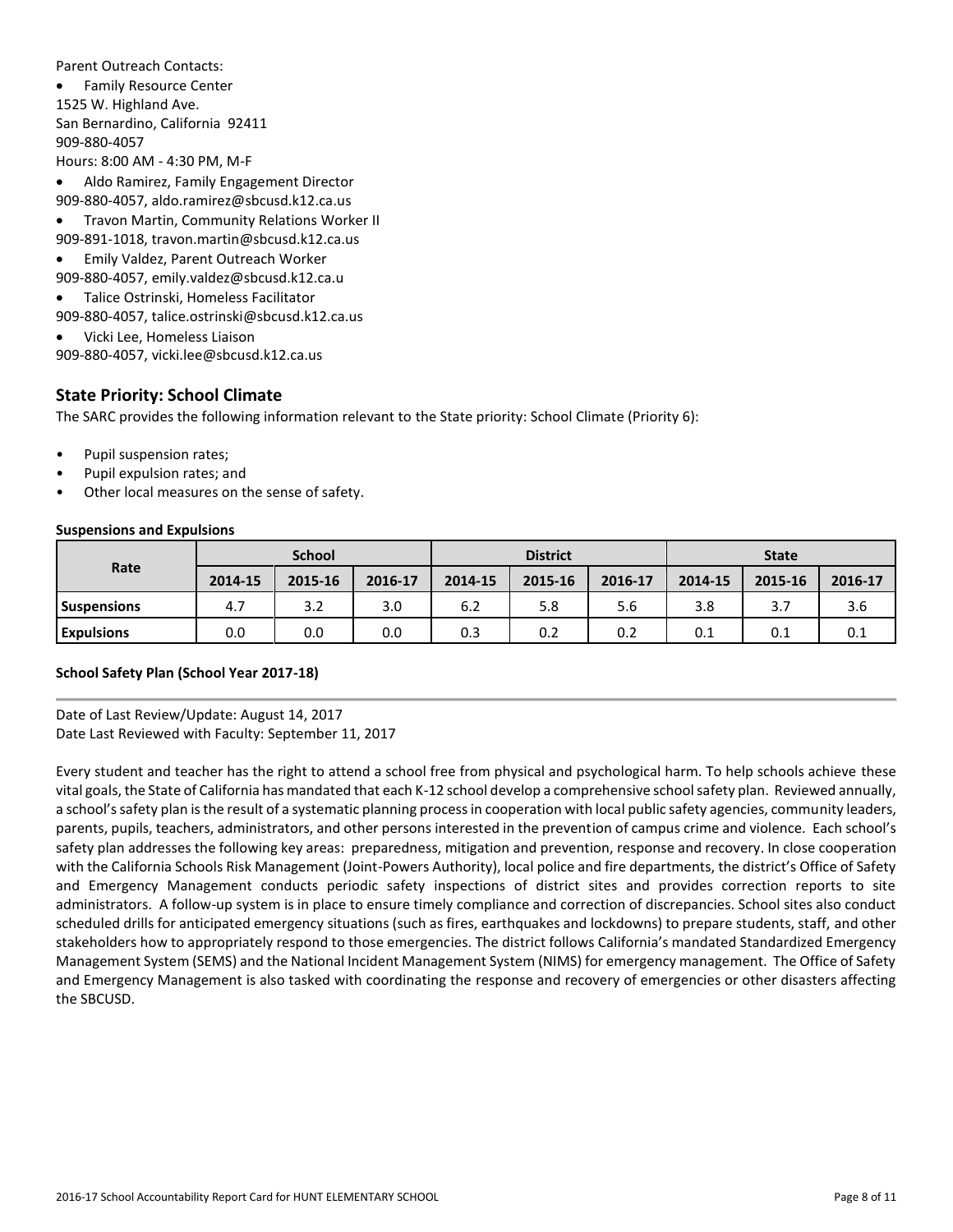# **D. Other SARC Information**

The information in this section is required to be in the SARC but is not included in the state priorities for LCFF.

### **Federal Intervention Program (School Year 2017-18)**

| Indicator                                                  | <b>School</b> | <b>District</b> |
|------------------------------------------------------------|---------------|-----------------|
| <b>Program Improvement Status</b>                          | In PI         | In PI           |
| <b>First Year of Program Improvement</b>                   | 2012-2013     | 2004-2005       |
| Year in Program Improvement*                               | Year 2        | Year 3          |
| Number of Schools Currently in Program Improvement         | N/A           | 61              |
| <b>Percent of Schools Currently in Program Improvement</b> | N/A           | 73.5            |

Note: Cells with N/A values do not require data.

### **Average Class Size and Class Size Distribution (Elementary)**

|                         |                             | 2014-15  |                          |       | 2015-16                     |                |                          |       | 2016-17                     |          |                          |                |
|-------------------------|-----------------------------|----------|--------------------------|-------|-----------------------------|----------------|--------------------------|-------|-----------------------------|----------|--------------------------|----------------|
| Grade                   | Avg.                        |          | <b>Number of Classes</b> |       | Avg.                        |                | <b>Number of Classes</b> |       | Avg.                        |          | <b>Number of Classes</b> |                |
| Level                   | <b>Class</b><br><b>Size</b> | $1 - 20$ | $21 - 32$                | $33+$ | <b>Class</b><br><b>Size</b> | $1 - 20$       | $21 - 32$                | $33+$ | <b>Class</b><br><b>Size</b> | $1 - 20$ | $21 - 32$                | $33+$          |
| К                       | 19                          | 7        |                          |       | 23                          | $\overline{2}$ | 5                        |       | 21                          | 4        | 3                        |                |
| 1                       | 20                          | 6        |                          |       | 22                          | 1              | 4                        |       | 24                          |          | 5                        |                |
| $\overline{2}$          | 18                          | 6        |                          |       | 21                          | 1              | 4                        |       | 18                          | 1        | 4                        |                |
| $\overline{\mathbf{3}}$ | 18                          | 6        |                          |       | 21                          | 1              | 4                        |       | 24                          |          | 4                        |                |
| 4                       | 25                          |          | 3                        |       | 29                          |                | 3                        |       | 34                          |          |                          | $\overline{2}$ |
| 5                       | 24                          |          | 4                        |       | 28                          |                | 3                        |       | 27                          | 1        | 1                        | $\overline{2}$ |
| Other                   |                             |          |                          |       |                             |                |                          |       | 14                          | 1        |                          |                |

Number of classes indicates how many classes fall into each size category (a range of total students per class).

#### **Academic Counselors and Other Support Staff (School Year 2016-17)**

| <b>Title</b>                                               | <b>Number of FTE</b><br><b>Assigned to School</b> | <b>Average Number of Students per</b><br><b>Academic Counselor</b> |  |  |
|------------------------------------------------------------|---------------------------------------------------|--------------------------------------------------------------------|--|--|
| <b>Academic Counselor</b>                                  | 1.0                                               | 640                                                                |  |  |
| <b>Counselor (Social/Behavioral or Career Development)</b> |                                                   | N/A                                                                |  |  |
| Library Media Teacher (Librarian)                          |                                                   | N/A                                                                |  |  |
| <b>Library Media Services Staff (Paraprofessional)</b>     | 0.5                                               | N/A                                                                |  |  |
| Psychologist                                               | 0.5                                               | N/A                                                                |  |  |
| <b>Social Worker</b>                                       |                                                   | N/A                                                                |  |  |
| <b>Nurse</b>                                               | 0.3                                               | N/A                                                                |  |  |
| <b>Speech/Language/Hearing Specialist</b>                  | 0.5                                               | N/A                                                                |  |  |
| <b>Resource Specialist</b>                                 | 1.0                                               | N/A                                                                |  |  |
| Other                                                      | 2.0                                               | N/A                                                                |  |  |

Note: Cells with N/A values do not require data.

\*One Full Time Equivalent (FTE) equals one staff member working full time; one FTE could also represent two staff members who each work 50 percent of full time.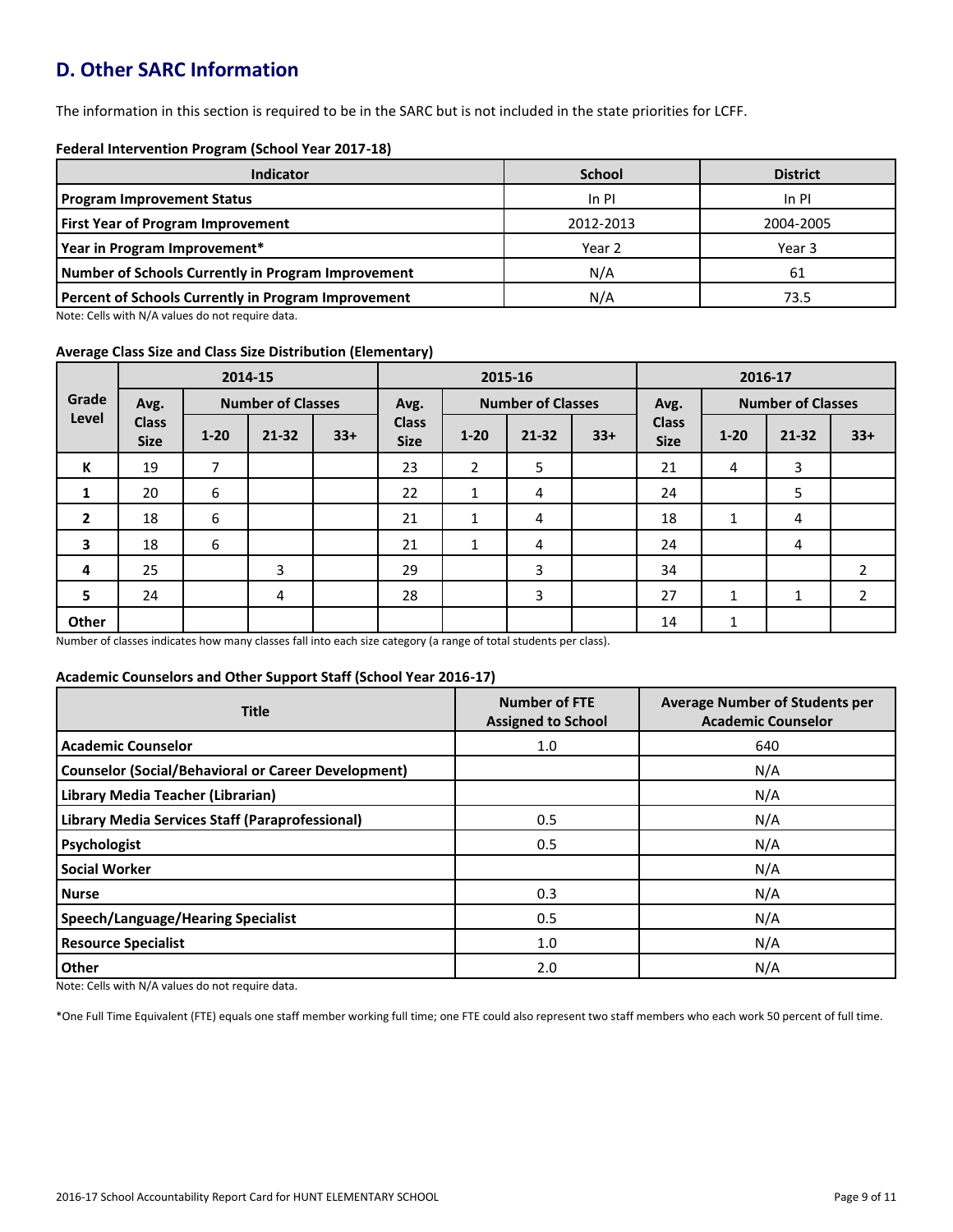#### **Expenditures per Pupil and School Site Teacher Salaries (Fiscal Year 2015-16)**

|                                                     | <b>Expenditures Per Pupil</b> | Average                            |                               |                                 |  |
|-----------------------------------------------------|-------------------------------|------------------------------------|-------------------------------|---------------------------------|--|
| Level                                               | <b>Total</b>                  | Supplemental/<br><b>Restricted</b> | Basic/<br><b>Unrestricted</b> | <b>Teacher</b><br><b>Salary</b> |  |
| <b>School Site</b>                                  | \$6,232                       | \$317                              | \$5,915                       | \$72,942                        |  |
| <b>District</b>                                     | N/A                           | N/A                                | \$8,466                       | \$78,962                        |  |
| <b>Percent Difference: School Site and District</b> | N/A                           | N/A                                | $-35.5$                       | $-7.9$                          |  |
| <b>State</b>                                        | N/A                           | N/A                                | \$6,574                       | \$79,228                        |  |
| <b>Percent Difference: School Site and State</b>    | N/A                           | N/A                                | $-10.6$                       | $-8.3$                          |  |

Note: Cells with N/A values do not require data.

### **Types of Services Funded (Fiscal Year 2016-17)**

The common goal of all categorically funded programs in the San Bernardino City Unified School District (SBCUSD) is to ensure that all students--including English learners, educationally disadvantaged pupils, African American, Hispanic English only, gifted and talented pupils, and pupils with exceptional needs--attain mastery of state and local standards.

The educational program at each site is based on an improvement planning process that includes such members of the school community as the principal, teachers, support staff, parents, and students (at the secondary level). These stakeholders form an organizational unit called the School Site Council (SSC). The SSC develops and annually revises a plan called the Single Plan for Student Achievement (SPSA). The SPSA, based on self-study and collaboration, ensures that all of the resources available to the school are coordinated and focused on providing a high-quality educational program in which all students can achieve success.

Some students have difficulty mastering academic state and local content standards. They may be at risk of not meeting graduation requirements. For these students, categorical program funds are provided. Categorical funds are supplemental educational dollars used for supports that augment the core instructional program and increase the academic success of these students. Categorical funds provide items such as additional personnel time, staff development opportunities, supplemental student materials, and other specialized services, equipment, and supplies.

Categorical programs commonly found at SBCUSD sites are:

- Every Student Succeeds Act (ESSA) Title I, Part A
- Local Control Funding Formula (LCFF)

Additionally, categorical programs have been established at the district level to provide important services and instructional support that help increase student success. Categorical funds in this category support District efforts in the areas of:

- Vocational Education Basic Grant Award (Voc Ed) Carl D. Perkins Career and Technical Education Improvement Act of 2006
- ESSA Title II, Part A Supporting Effective Instruction
- ESSA Title III, Part A Language Instruction for English Learners (EL) and Language Instruction for Immigrant Students

#### Program Improvement

Beginning in the 2017–18 School Year (SY), LEAs and schools will no longer be identified for Program Improvement (PI) or be required to implement specific PI-related activities. In addition, LEAs will not be required to set aside any PI reservations for the 2017–18 SY. LEAs and schools previously identified for PI are encouraged to use evidence-based interventions, which may include alternative supports that are designed to improve the academic achievement of socioeconomically disadvantaged students.

#### Alternative Supports

For the 2017–18 SY, LEAs will not be required to set aside a reasonable amount of Title I, Part A funds for alternative supports. LEAs are encouraged to use evidence-based interventions that are reasonable, necessary, and consistent with Title I, Part A of the ESSA.